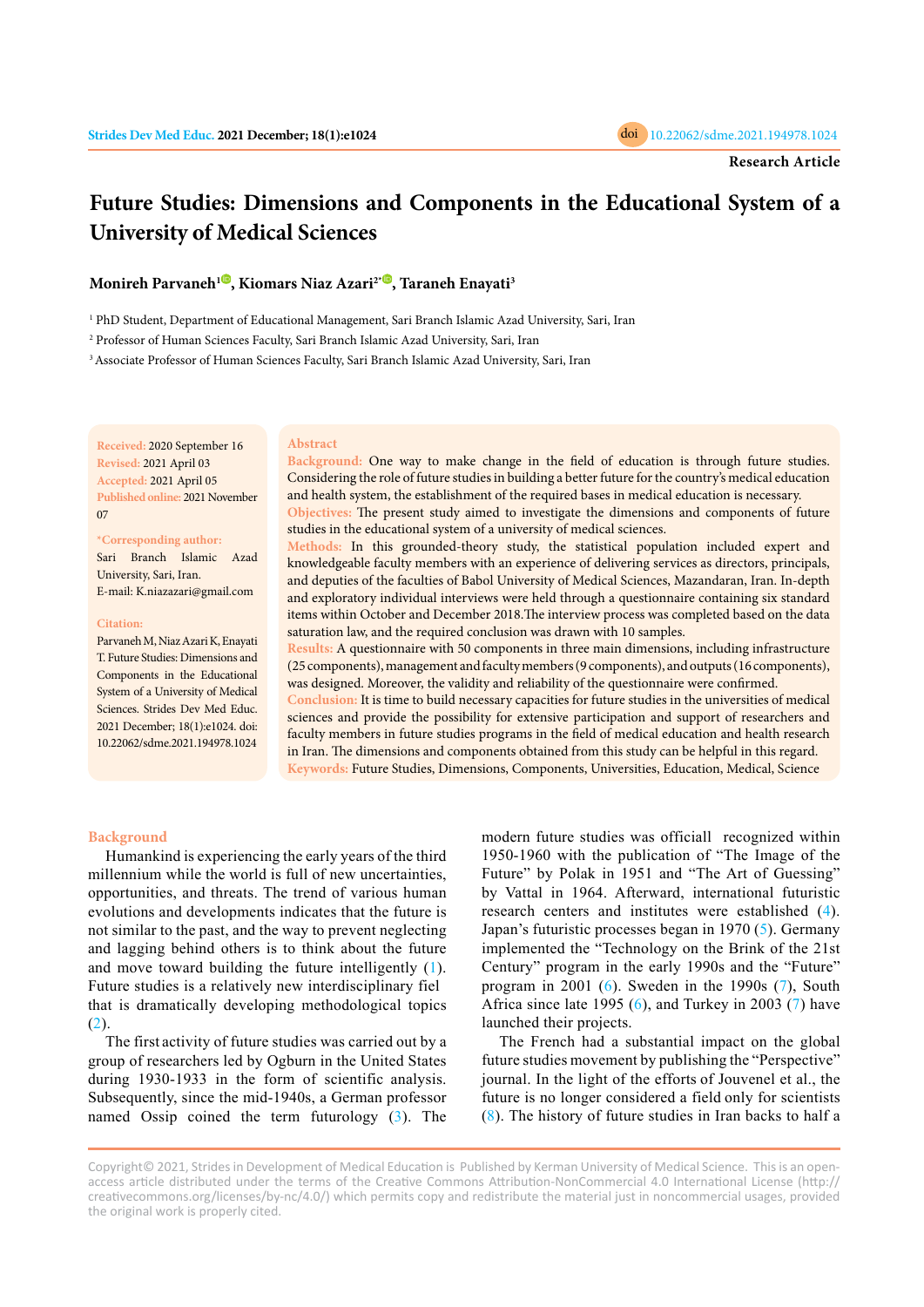century ago; however, coherently, only a 10-year history can attribute to it. The field of future studies in our country should be organized according to the existing behavior [\(2](#page-5-0)).

Future studies is the knowledge that teaches man how to face vague futures, face the slightest difficult in this confrontation, and get the most benefit  $(1)$  $(1)$ . Future study is a transdisciplinary study that can affect all sciences [\(9](#page-6-0)). Through using past experiences, analyzing the future problems of the health system, and reviewing upstream documents, the evolution and innovation program in the medical sciences education was developed with a preventive and futuristic approach. This program aimed to solve the future problems of the health system through the implementation of responsive education and human resources training according to the future needs of Iran's health  $(10)$ .

Future studies are the knowledge that informs the organization of probable future events, opportunities, and threats, reduces its ambiguities, doubts, and concerns, and increases the ability to make intelligent choices ([11](#page-6-0)). The education system requires a type of evolution in its structure and content. Educational systems work to achieve specific goals. In the meantime, educational indicators have a unique role as a tool in further cognition  $(12)$  $(12)$ . A part of the field of future studies in universities has been devoted to the future study of higher education itself, which is mainly observed in the fields such as student number forecasting, financia forecasting, future forecasting of academic disciplines and majors, and university marketing ([13\)](#page-6-0).

## **Objectives**

In the first step, it is necessary to consider proper organization according to the need to pay attention to the concept of future studies in universities. By paying attention to these dimensions and components, it is possible to get closer to the result (i.e., the institutionalization of this concept in the academic context by applying the concept of future studies in universities). Therefore, the present study aimed to investigate the dimensions and components of future studies in the educational system of Babol University of Medical Sciences, Mazandaran, Iran.

## **Methods**

A grounded-theory study was conducted aiming to investigate the dimensions and components of future studies in the educational system through in-depth and exploratory individual interviews within October and December 2018. It was initially analyzed in a specifi classification using a documentary study and historical approach and the course of developments and conceptual dimensions.

In the next stage, for the identification of the fundamental factors, the necessary qualitative data were collected through interviews with scientific experts and the management group, including directors, deputies, and

faculty members, who had been purposefully selected due to their positions in decision-making regarding the educational system. Then, concepts, categories, and primary and secondary factors were identified and analyzed using a coding process based on the systematic design of the grounded-theory strategy and the content analysis method as a research technique.

For the determination of the samples for the interview, the purposive sampling method was used, which included faculty members with executive experiences at the macro-levels of decision-making in the university as directors, principals, and deputies of Babol University of Medical Sciences, and particularly experts in the field of medical education and research (in terms of both taking managerial responsibility and having authorship). An interview lasted for 30-50 minutes. After 10 interviews, the primary and secondary factors in the previous interviews were repeated (i.e., data saturation).

The valuable opinions of expert professors and several expert graduates in this field were used to ensure the validity of the questionnaire containing six items. Simultaneously, the participants were also asked to help for analyzing and interpreting the data. The items of the questionnaire were as follows:

1. What are the barriers to promoting the culture of looking at the future and future studies among all the stakeholders in the educational system of medical sciences?

2. What strategies do you recommend for strengthening future studies in the country's medical sciences educational system among the policy-makers of the country's medical sciences education (academic level)? 3. What strategies do you recommend for strengthening future studies in the country's medical sciences educational system at the level of administrators of the universities of medical sciences?

4. What strategies do you recommend for strengthening future studies in the country's medical sciences educational system at the level of faculty members?

5. How do future studies affect the promotion of the qualitative indicators of education?

6. How do future studies affect the promotion of the quantitative indicators of education?

During the interviews, the researchers checked the accuracy of their perceptions of the interviewees' statements using guiding questions. In the intervals between the interviews, the researchers analyzed the data to complete the incomplete cases by receiving new information from the participant. Structured processes were used to record, write, and interpret the data to avoid bias and achieve the objectivity index in research. Teamwork was also considered in the analysis of the interviews.

### **Coding and Analysis Process**

In the first stage, the primary categories and secondary components were identified based on the open and axial coding of the data obtained from the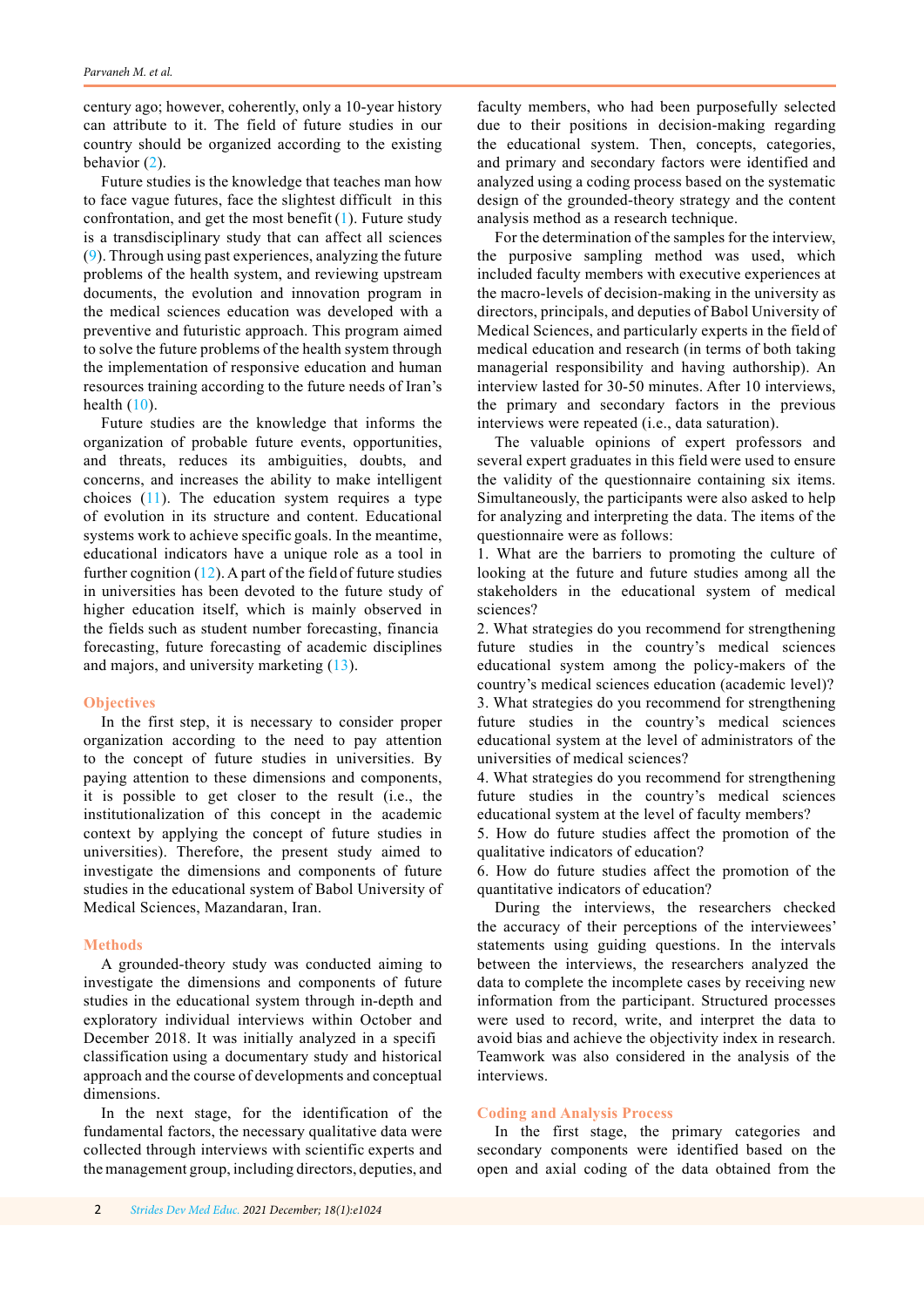in-depth and exploratory interviews with the experts and the refinement of conceptual codes. Additionally, the priority of each factor was determined based on the frequency of concepts expressed in the interviews. Stratified content analysis and the analytical technique proposed by Strauss and Corbin (2006) were used in this study. The data were analyzed at the sentence and phrase levels for each interview, and conceptual codes were extracted from the transcripts of the interviews. Sometimes, a sentence was related to more than one concept. The concepts were identified by extracting common conceptual codes and refining repetitive cases using theoretical foundations, and comparing some conceptual codes.

In the next stage, the above-mentioned concepts were organized in the form of secondary categories. Moreover, by continuously reviewing these categories and their concepts, primary categories (i.e., dimensions) were temporarily named. The transcripts of the interviews were re-examined, and the categories were carefully reviewed to ensure the proper organization of each concept. From the beginning of the analysis, the boundaries and titles of each category were not definitivelydetermined, and these categories were revised throughout the process. Open and axial coding stopped when a meaningful classification was obtained. After reviewing interview transcripts several times, secondary categories became repetitive, and no new information was found in the transcripts of the interviews; even if new information was found, it was consistent with the existing classification. The performed classificatio was not the only possible classification with absolute boundaries; however, it can be considered sufficien for the next steps of data analysis and questionnaire design.

# **Results**

Based on data analysis and its compliance with theoretical foundations

simultaneously and according to the approval of the Ministry of Health regarding the criteria and indicators of educational ranking of universities of medical sciences (Ministry of Health, Deputy Minister of Education, Rad project, 2014), primary factors (i.e., dimensions) and secondary factors (i.e., components) of future studies in the university educational system could be classifie into three dimensions with 50 components.

# **1. Infrastructure Dimension**

The results of the coding and stratified content analysis of dimensions showed that nine components were present in the infrastructure dimension of future studies ([Figure 1](#page-3-0)). From the participants' viewpoint, it is very important to pay attention to the economic aspects and monitor the use of the budget. Allocating a particular budget to a successful university, along with future studies, is of particular importance. Furthermore, appropriate budget allocation for various fields of education, research, and culture with a fair and equitable

view of educational groups should be considered. Moreover, an adequate budget should be allocated to long-term research (interviews 9, 2, and 8).

 Paying attention to the planning and plan forecasting system is a strategy to strengthen future studies in the medical sciences educational system (interview 6). By considering appropriate measures, it is possible to promote the scientific, cultural, and even social levels of stakeholders, especially medical and paramedical graduates, in the community (interview 8). Paying attention to the importance and necessity of future studies, laying the groundwork, providing necessary infrastructures, increasing capacity, and attracting the participation of the desired individuals can be effectiv solutions to strengthen future studies (interview 10).

One of the most important issues is to recognize the current situation in the field of medical sciences affairs and capabilities and then draw a scheduled future considering demographic information, regional capabilities, and financial capabilities and facilities and make courageous decisions that have sometimes become habits by mistake over the years (interview 5).

#### **2. Management and Faculty Members Dimension**

In this dimension, 25 components were considered ([Figure 1](#page-3-0)). For strengthening future studies in the medical sciences educational system, it is required to consider enhancing the participation of all academic groups. Furthermore, it is recommended to interact with influential individuals and institutions regarding intellectual, financial, and executive aspects, along with comprehensive and futuristic goals at the macro-level (interview 4). Paying attention to the planning and plan forecasting system, using the opinions of elites, and forming the committees of experts are good strategies to strengthen future studies (interview 6). Involving all stakeholders in various educational and cultural affairs implementing various programs at the university level and monitoring them, and self-assessment in all field can be good strategies to strengthen future studies (interview 8).

# **3. Outputs Dimension**

This dimension of future studies, with 16 components, is effective in this process [\(Figure 1](#page-3-0)). Future studies has a positive effect on the promotion of the quantitative indicators of education, both in terms of faculty members and physical space and equipment (interview 2). The impact of future studies on educational quality is definite A principal or faculty member, who teaches or manages affairs with a future study approach, provides a specifi perspective that drives the entire educational system forward in that direction (interview 3). Future studies leads to increasing scientific productions, technology products, and theorizing and promoting scientific and executive positions at the national, regional, and global levels (interview 4).

[Figure 1](#page-3-0) displays the coding and paradigm pattern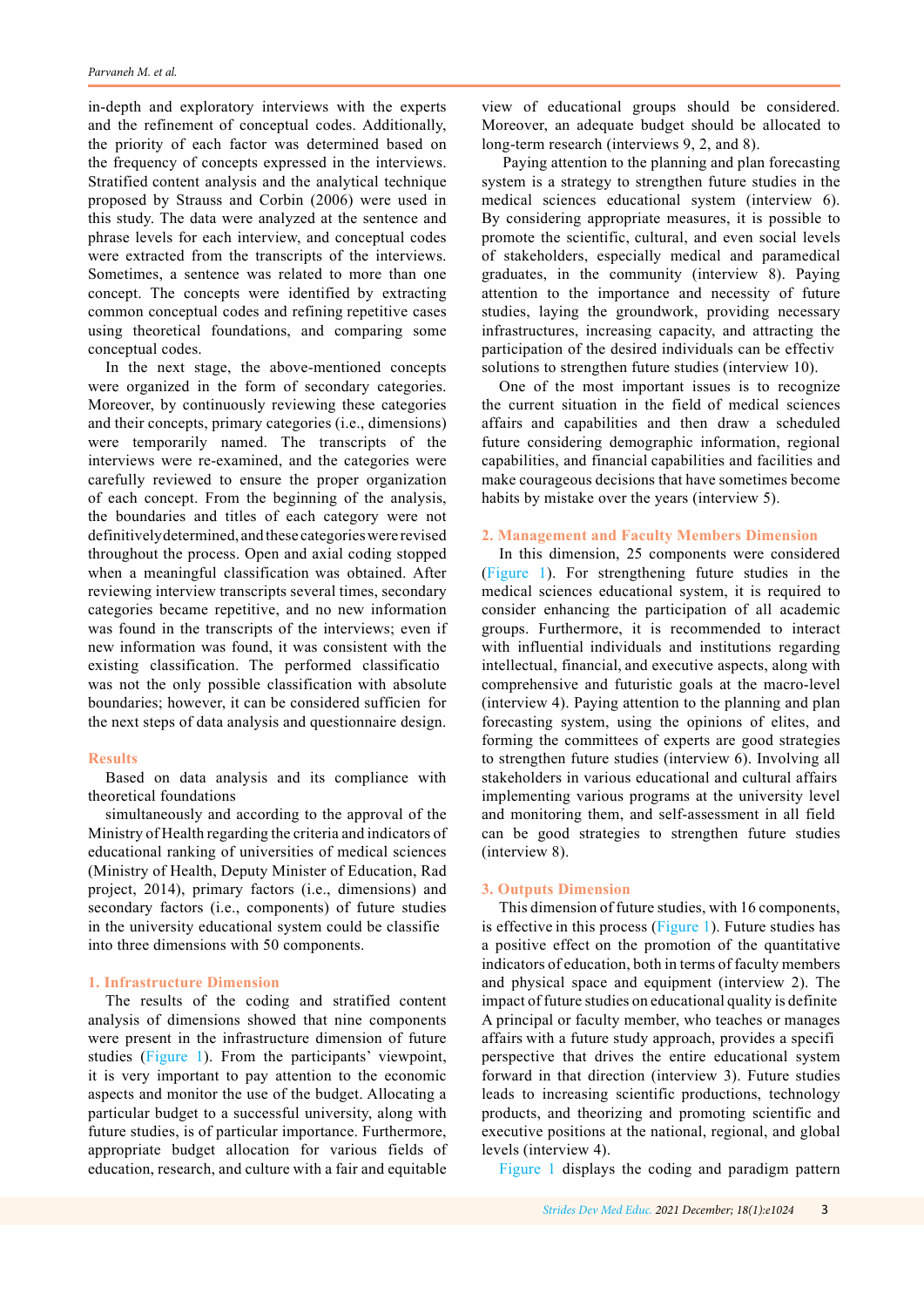<span id="page-3-0"></span>of the dimensions and components of future studies in the university educational system. This conceptual

model shows how the dimensions and components of the present qualitative study relate to each other.



Figure 1. Results of content analysis and coding and paradigm pattern of dimensions and components of future studies in the educational system of Babol university of medical sciences, Mazandaran, Iran, based on qualitative research findings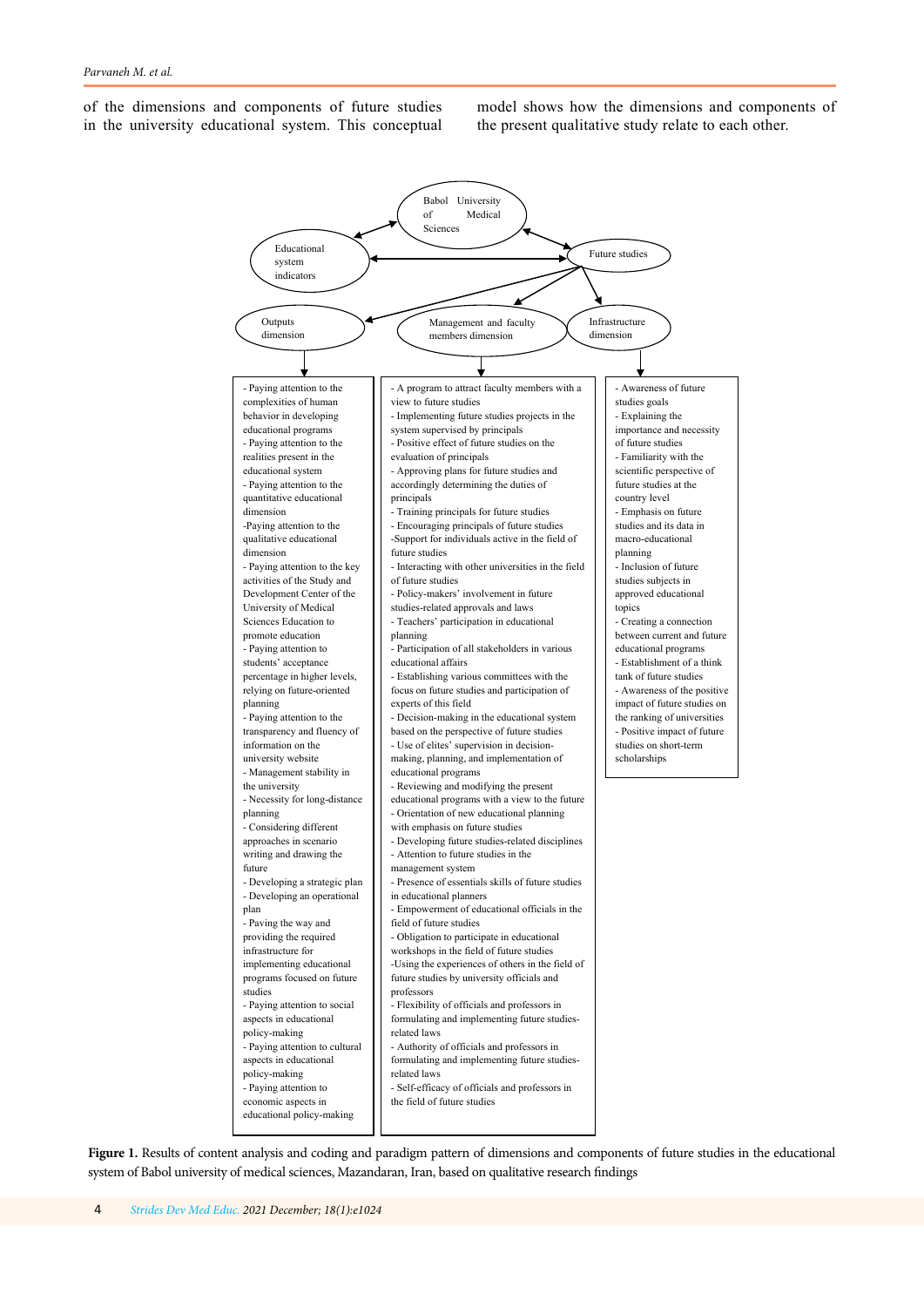#### **Discussion**

Based on the analysis of participants' viewpoints, the primary categories and factors (i.e., dimensions) and the secondary categories and factors (i.e., components) of future studies in the university educational system can be classified into three dimensions with 50 components. The significance of the findings in comparison to those of other studies is provided by dimensions in this section.

The Supreme Leader announced the declaration of the second step of the Revolution on the occasion of the  $40<sup>th</sup>$ anniversary of the victory of the Revolution, and while stating the current situation of the country, with a longterm view, specifies the country's course in the second 40 years of the Revolution. One of the important topics emphasized in this declaration is the development of science and technology [\(14](#page-6-0)), which underlines all the three dimensions of infrastructure, management and faculty members, and outputs.

Having the futuristic ability to identify future types and the desired status of scientific authority in medical education and planning to achieve it will be very effective. Teaching to think about the future and to research for is a necessity, and if educational planners do not address this issue using an anticipatory approach today, they will inevitably address it tomorrow  $(15)$  $(15)$ . This finding is consistent with the findings of the current study regarding the "management and faculty members" and "outputs" dimensions.

The world that is being formed is not only new but also entirely different from the past, and uncertainty is the main determinant of the future of universities [\(16](#page-6-0)). Future studies enhances the ability of society to make intelligent choices and allows society to know where it can go (i.e., exploratory futures), where it should go (i.e., normative futures), and through which paths it can more easily reach desirable futures (i.e., strategies)([17\)](#page-6-0). Strong and Bishop argue that relating history to the future facilitates the introduction of tasks([18\)](#page-6-0). Additionally, Bell believes that instead of mere research, we should shape it ourselves, aiming to predict the humanities in the future [\(19](#page-6-0)).

In Pour Abbasi's study, an elite panel was formed, and the country's upstream documents were obtained (i.e., mandatory declarations and propositions in the higher health education system and evolution and innovation packages in medical education). Finally, three educationrelated categories, including achieving scientific authority and promoting national dignity, beneficial science that serves the needs of society and justice in access to facilities, and eliminating deprivation from the content of the resulting declaration and the compliance of evolution and innovation packages with these categories, were examined [\(20](#page-6-0)).

Numerous universities try to gain more share of the world's vast market of higher education. This market has been formed in two areas of education and research, and common axes have been defined in their programs [\(21](#page-6-0)). Universities need appropriate models and tools for qualitative evaluation and assurance of the

related programs and processes and the efficienc and effectiveness of graduates in the job market to perform their serious tasks and their dynamics and promotion ([22\)](#page-6-0). The goal of futurists is to discover, innovate, examine, evaluate, and present a picture of possible, probable, and better futures [\(23](#page-6-0)). The findings of the above-mentioned articles are all in line with the findings of the present study regarding the "infrastructure" dimension.

One way to make a change in higher education is through future studies and futurism. Given the issues of scientific authority, future studies, and futurism in recent years, especially in the evolution plan of the country's educational system, the academic community is still at a stage that needs education on future studies and futurism [\(24](#page-6-0)). An organization should always consider the circumstances. Awareness of possible trends is one of the first and most necessary steps that should be taken to create a brighter future  $(25)$  $(25)$ . After examining the terms foresight (i.e., prediction) and future studies, the path used by future studies in the organization should be shown and mentioned as a supporter to portray and create the desired future  $(26)$  $(26)$ .

Predicting the future, making desirable changes in the future, and identifying the factors of change are considered the most important effects of future studies on the humanities  $(27)$  $(27)$ . The dimensions of quality of learning experiences, learning flexibilit , content, and professorstudent formal and informal relations had significant positive associations with the dimensions of students' future study ability [\(28](#page-6-0)).

The innovation and novelty of this research field, misconceptions and unscientifi expectations from future studies and appropriate methods of its application, limited familiarity of professors, students, and researchers with this field of study, being time-consuming and having financial cost, and finall , a lack of accumulation of knowledge obtained from the findings of future studies are possible factors affectin the lack of attention to future studies in general and scenario writing in particular ([29\)](#page-6-0). Minsky stated that in most cases, world-renowned universities attracted talented students and faculty members from around the world  $(30)$  $(30)$ . The ultimate goal of numerous future studies in the field of educational management and planning is to help promote educational systems to train capable generations [\(31](#page-6-0)).

Implementing future studies and futurism at the national level requires infrastructure, including teaching the methods of future studies and futurism as a scientific mechanism to provide necessary components of decisionmaking and policy-making at the macro-level  $(32)$  $(32)$ . Future studies in the field of the country's medical education and health is facing numerous problems and obstacles. Despite the importance of future studies, this type of study is an unfamiliar topic for stakeholders in the medical education field  $(33)$  $(33)$ . Therefore, it is necessary to prepare a comprehensive plan for the development of future studies discipline and create different courses of future studies as soon as possible [\(34](#page-6-0)).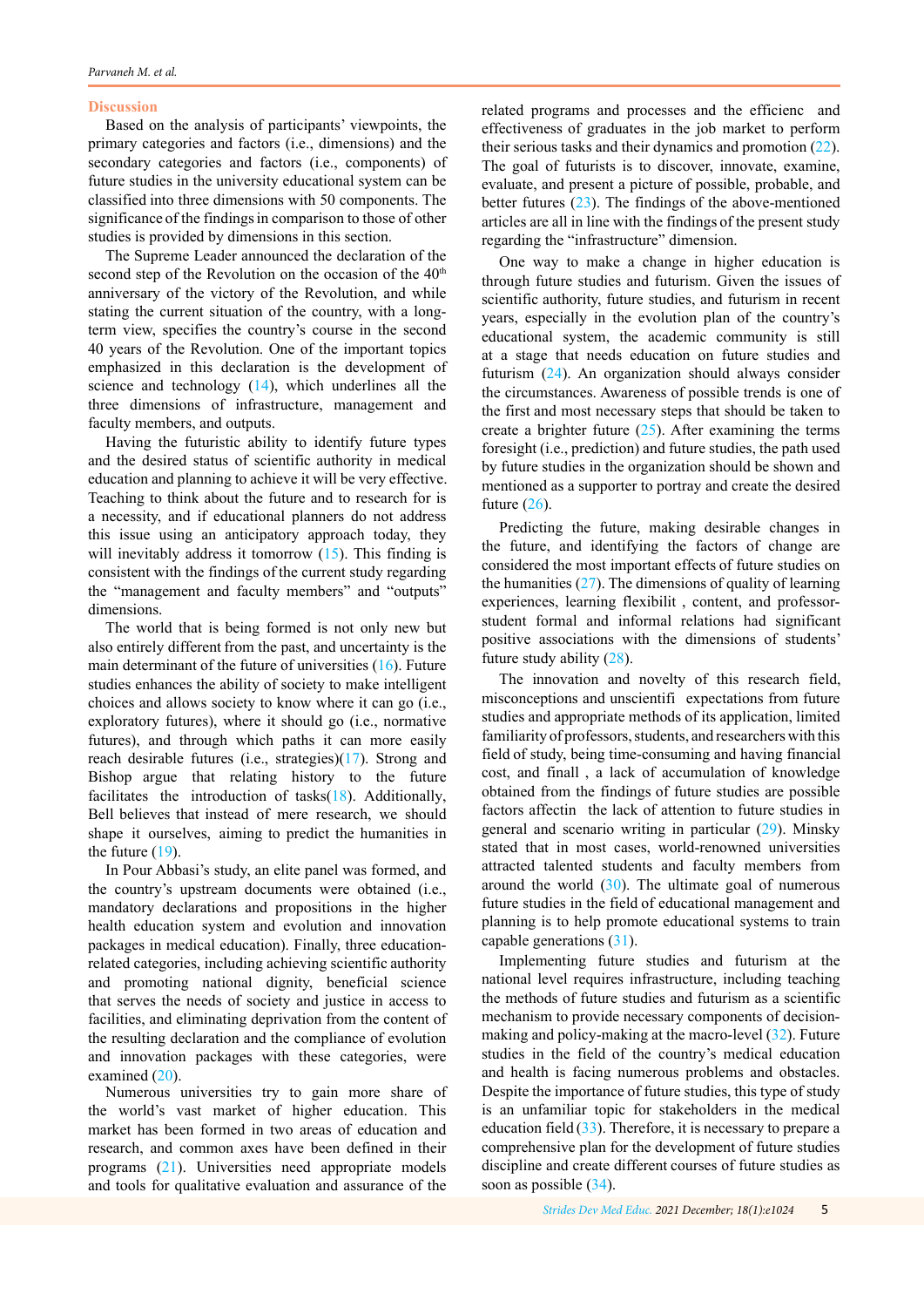<span id="page-5-0"></span>The lack of a clear methodology has exposed the researchers in this field to problems, such as ambiguity in the research method, low credibility, and difficult in defending the results [\(35\)](#page-6-0).

Abeles states that universities are constantly changing; therefore, research on humanities in universities requires the acquisition of knowledge of the factors creating change [\(36](#page-6-0)). All the findings of the above-mentioned studies are consistent with the findings of the current study regarding the "management and faculty members" dimension.

Scott states that it is essential that higher education policies be organized via a comprehensive multilevel approach and that all stakeholders and related institutions be noticed at all levels ([37\)](#page-6-0). Altbach says that everyone aspires to a global university; however, the problem is that no one knows what a global university is and how to achieve it [\(38](#page-6-0)).

Over the past two decades, research has clearly shown that the performance of perspective-oriented organizations is better than other organizations [\(39](#page-6-0)). Futurism is a strategy to respond to the competitive environment, overcome crises, and improve performance at organizational and national levels to help decisionmakers create a desired future by gathering information, environmental dynamism, and increasing awareness and insight ([40\)](#page-7-0). How to achieve excellence, superiority, and authority at national and international levels has become one of the main issues for policy-makers at the national analysis level and higher education institutions at the institutional analysis level [\(41](#page-7-0)).

Masini believes that students' future study ability can be improved through education during their studies in the university. One of the important variables that can affect the development of students' future study ability is the quality of learning experiences ([42\)](#page-7-0). Freed believes that the skill of thinking about the future and recognizing it should be developed in students; it means that students should be able to imagine the desired future and possible problems and changes and believe in their ability to respond to such a future and make a change in it ([43](#page-7-0)). All the findings of the aforementioned articles are consistent with the findings of the present study regarding the "outputs" dimension.

The view in this study was based on the fact that future studies in the field of medical education is a relatively new and evolving process and is vital for improving the educational system status because educational systems need a practical guide to be more effective and efficien and improve their performance to ensure that they will reach the desired destination with good quality.

#### **Limitations**

Since the statistical population of the present study consisted of experts and senior managers responsible for policy-making and management of academic and hospital activities, scheduling appointments for the interview process was performed slowly due to the group's busy schedule. For this reason and to avoid multiple referrals,

some questionnaires were sent via email. There were also some limitations in this regard that did not include staff and students; therefore, the design and implementation of studies with methodology and other related objectives should be on the agenda.

# **Conclusion**

The dimensions and components of future studies in the educational system can be classified into three main dimensions, including infrastructure, management, and faculty members, and outputs, with 50 components. It is suggested to consider proper organization concerning the concept of future studies in universities; the implementation of these dimensions and components depends on the support of the Ministry of Health and Medical Education. Accordingly, it is necessary to prioritize the revision of course titles of different disciplines to define newly selected courses, add new topics with the above-mentioned content to the currently approved courses, or design and hold training workshops on the topic of future studies.

It is also suggested to run short-term educational courses to explain the concept of future studies to faculty members and administrators. Meanwhile, paying attention to the formation of committees and related working groups should be at the top of the university's activities. Moreover, university administrators should apply this new concept in the management of educational affairs to optimally show the long-term effects of employing each of the dimensions and components.

**Supplementary Material(s):** Is available here [To read supplementary materials, please refer to the journal website and open [PDF/HTML](http://sdme.kmu.ac.ir/jufile?ar_sfile=814592)].

**Acknowledgments:** The authors would like to express their gratitude to the esteemed faculty members of Babol University of Medical Sciences for their unique cooperation in conducting this study.

**Conflict of Interests:** The authors declare no conflict of interests.

**Ethical Approvals:** The present study was designed as a PhD thesis with IR.IAU.SARI.REC.1399.043 at Islamic Azad University-Sari Branch.

**Funding/Support:** This project was supported by Sari Branch Islamic Azad University, Sari, Iran.

## **References**

- 1. Pedram A, Jalalivand A. Introducting to futures studies, vol 1, 1st ed. Tehran: Training and Research Institute of Defense Industry; 2013. [In Persian]
- 2. Heidari AH. Futures resrarch. Ketabmah. 2014; 17(4): 70-8. [In Persian]
- 3. Tishehyar M. Future research in strategic studies, 2nd ed. Tehran: Research Institute of Strategic Studies; 2012.
- 4. Malekifar A. New thinking for a new millennium, (translation). Slaughter R. 2nd ed. Tehran: Training and Research Institute of Defense Industry; 2016. [In Persian]
- 5. Majd Rahimabadi O, Fath Elahi A. An introduction of foresight: a look into initial experience of Japan, Germany and Iran. Roshd-E-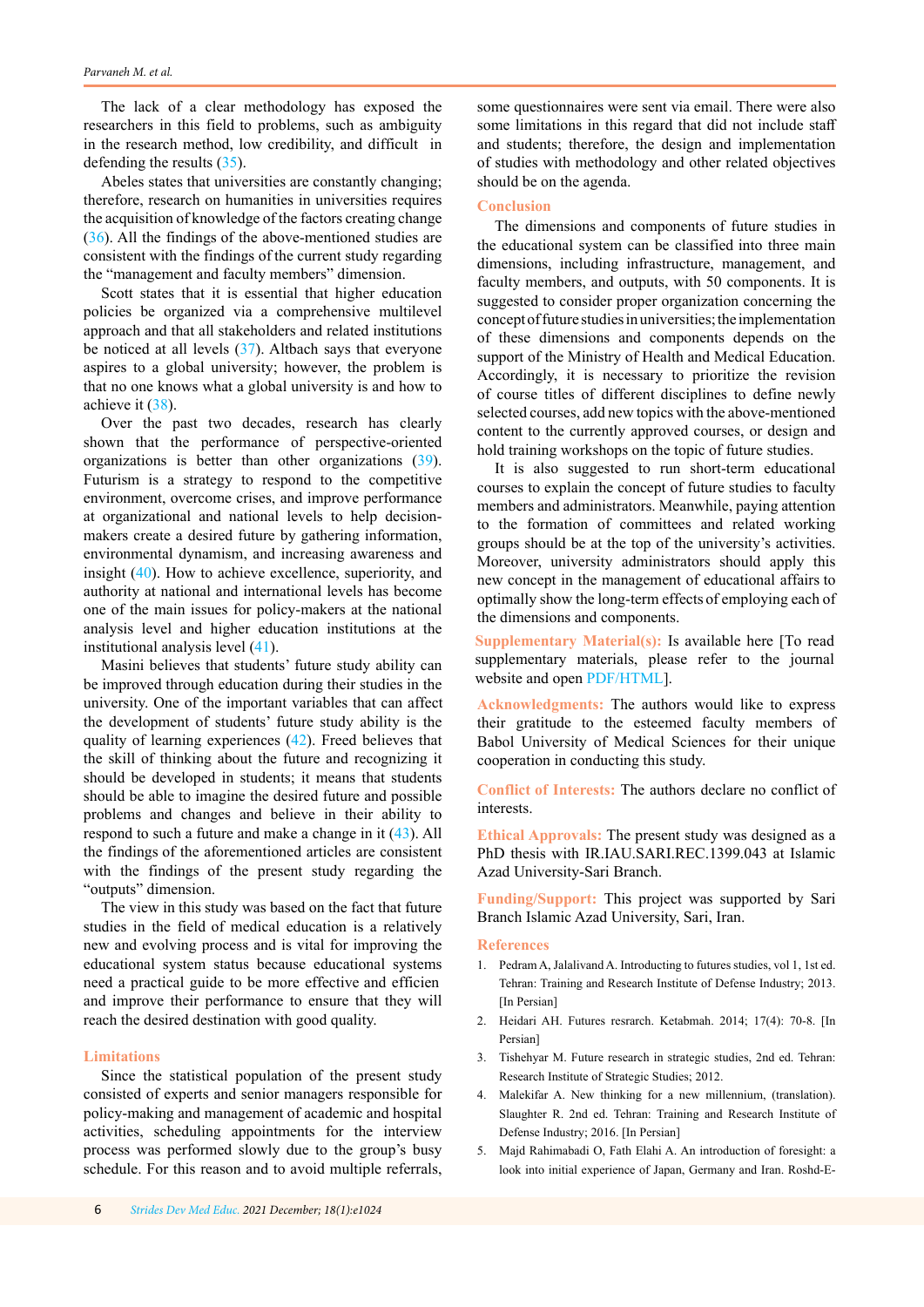Fanavari. 2009; 5(17); 63-70. [In Persian]

- <span id="page-6-0"></span>6. Defense Education and Research Industries Institute. Encyclopedia of Futures Research. 2st ed.Tehran: Training and Research Institute of Defense Industry; 2012. [In Persian]
- 7. Encyclopedia of Futures Research. 1st ed. Tehran: Training and Research Institute of Defense Industry; 2010. [In Persian]
- 8. Malekifar A. Futuring alphabet: the science and art of future exploring. 3rd ed. Tehran: Karaneh Elm; 2017.
- 9. Sharifi T, Tatari M, Sedaghat F, Kalhor R, Mohammadi A. Exploring the Relationship between the students' futuristic skill competence and the quality of students' learning experiences. Iran J Med Educ. 2019; 19:483-93. [In Persian]
- 10. Pourabbasi A, Kheiry Z, Naghvai Alhosseini S, Akbari H, Larijani B. Medical Education Policy Making in Iran; a review of 40-years experiences. Teb va Tazkiye. 2019; 27(4): 215-23. [In Persian]
- 11. Mahdi R. Futurology in Higher Education: Strategies and Consequences of the Compatible University with Environment and Society. Journal of Management and Development Process. 2015; 28(1):31-54. [In Persian]
- 12. Taghipour Karan H, Rezapour Darvish F. Futures studies a new approach in promotion of educational indicators with an emphasis on global trends. [cited 2013 Apr 7]. Available from: https://www.civilica.com/Paper-FUTURESSTUDIES02- FUTURESSTUDIES02\_048.html
- 13. Aminbeidokhti AA, Rastgar A, Nameni A. A future study on higher education approaches in training human capital: A plausible scenario for 2030. Journal of Research and Planning in Higher Education. 2015; 21(3):31-55. [In Persian]
- 14. Ayatollah Khamenei SA. Strategic statement of the Iran's leader in the 40th anniversary of the Islamic Revolution of Iran. [cited 2019 Feb 13]. Available from: http://khamenei.ir. [In Persian]
- 15. Sahebzadeh M. Foresight is a fundamental necessity for the realization of scientific authority in the medical sciences education. Iran J Med Educ. 2018; 18:403-4. [In Persian]
- 16. Munck R, McConnell G. University strategic planning and the foresight/futures approach: An Irish case study. Society for college and University planning (SCUP). Plann Higher Educ. 2009; 38(1): 31-40.
- 17. Soleimani Mehr H, Houshyari Afin, M. Objectives and Strategies of Foresight in Education. Proceedings of the 3rd National Conference on Futures Studies; 2015 Jan 29; Tehran, Iran. 2015.
- 18. Strong KE, Bishop PC. Case Study: Futurizing the K-12 Teaching Practice. Journal of Futures Studies. 2011, 15(4): 181-8.
- 19. Bell W. Foundation of future studies: History, purposes and knowledge. 1st ed. London, United Kingdom: Routledge; 2003.
- 20. Pourabbasi A, Emami-Razavi S, Kheiry Z, Naghavi Alhosseini S, Larijani B. Explaining the Position of the "Second Step of the Revolution" Statement Among upper documents of the Islamic Republic of Iran and the Implementation of its Concepts in the Medical Education System. Teb va Tazkiye. 2019; 28(3): 1-10. [In Persian]
- 21. Strategy Committee. Strategic objective for the University of Oslo in 2020. Oslo: University of Oslo; 2015.
- 22. Supreme Council of the Cultural Revolution Collection, Approved of the 550 th session, 16.11.2004. 1st ed, Tehran: Supreme Council of the Cultural Revolution Publications, 2018. https://sccr.ir/ products. [In Persian]
- 23. Naserabadi Z. Futures studies. 1st ed. Tehran: Training and Research

Institute of Defense Industry; 2010.

- 24. Jouybari L, Araghian Mojarad F, Sanagoo A. Future Studies: Tomorrow Might Be Quite Different from Today. J Med Educ Dev. 2017; 9(24):1-3. [In Persian]
- 25. Jalalian N. Futures studies and strategic thinking. Proceedings of the 3rd International Conference on Management Challenges and Solutions; 2016 Apr 10-13; Shiraz, Iran. 2016. [In Persian]
- 26. Amiri Savad Roudbari A, Marzban Shirkharkolaei, Asgharzadeh Zaferani M. Futures studies and future organizations. Proceedings of the 1st National Conference on Futures Studies. 2012 Dec 24-26; Tehran, Iran. 2012. [In Persian]
- 27. Vaezi SK, Ghomian MM, Vaghfi SH. Futures Study in Humanities with Knowledge Management Approach; Considerations, Achievements and Effects. Quarterly Journal of Public Organzations Management. 2017; 5(3): 31-46. [In Persian]
- 28. Marzooghi R, Heidari E, Heidari M. A Study of the Relationship between Qualities of learning Experience and Development of Students Futures Research Ability. Strides Dev Med Educ. 2014; 11(2): 131-8. [In Persian]
- 29. Ashraf Nazari A, Mahrough F, Abbasi Khoshkar A. Futures Research Methodology of political science and international relations: Relying on the method of Scenario Writing. Political and International Approaches. 2014; 6(1): 9-42. [In Persian]
- 30. Minsky C. 25 US universities with the most international students. [cited 24 Nov 2015]. Available From: https://www. timeshighereducation.com/student/news/25-us-universities-mostinternational-students
- 31. Aminbeidokhti A A, Nameni A. Providing a model for medium-term futures studies in educational planning field Scientific Journal Management System. 2015; 4(8): 11-33. [In Persian]
- 32. Tabatabai S. The Necessity of Futures Studies in Medical Education and health System in Iran. Strides Dev Med Educ. 2015; 12(2): 433-5. [In Persian]
- 33. Haghdoost AA. Prospective Policy in the health sector in iran; The status and a framework for future. Proceedings of the 2nd National Futures Studies Conference; 2013 Feb 10-14; Tehran, Iran. 2013. [In Persian]
- 34. Mahmoudzadeh A, Mahboubfar MR. Futures studies in IRAN and challenges facing the development goals of 2025. Proceedings of the 1st National Conference on Futures Studies. 2012 Sep 10-13; Tehran, Iran. 2012.
- 35. Stukalina Y. Management of the educational environment: the context in which strategic decisions are made. Procedia Soc Behav Sci. 2013; 99(2): 1054-62. doi:10.1016/j.sbspro.2013.10.579.
- 36. Abeles DP. Do we know the future of the University? On the Horizon, 2006; 14(9): 35-42. doi:10.1108/10748120610674003.
- 37. Scott P. Policy Process in Higher Education. In: Teixeira P., Shin J. (eds) Encyclopedia of International Higher Education Systems and Institutions. Dordrecht: Springer; 2018. doi:10.1007/978-94-017- 9553-1\_151-1.
- 38. Altbach, P. Higher Education and the WTO: Globalization Run Amok. International Higher Education, 2015, 23(1), 2-4. doi:10.6017/ihe.2001.23.6593
- 39. De Waal AA. The characteristics of a high performance organization. Business Strategy Series. 2007; 8(3): 179-85. doi:10.1108/17515630710684178.